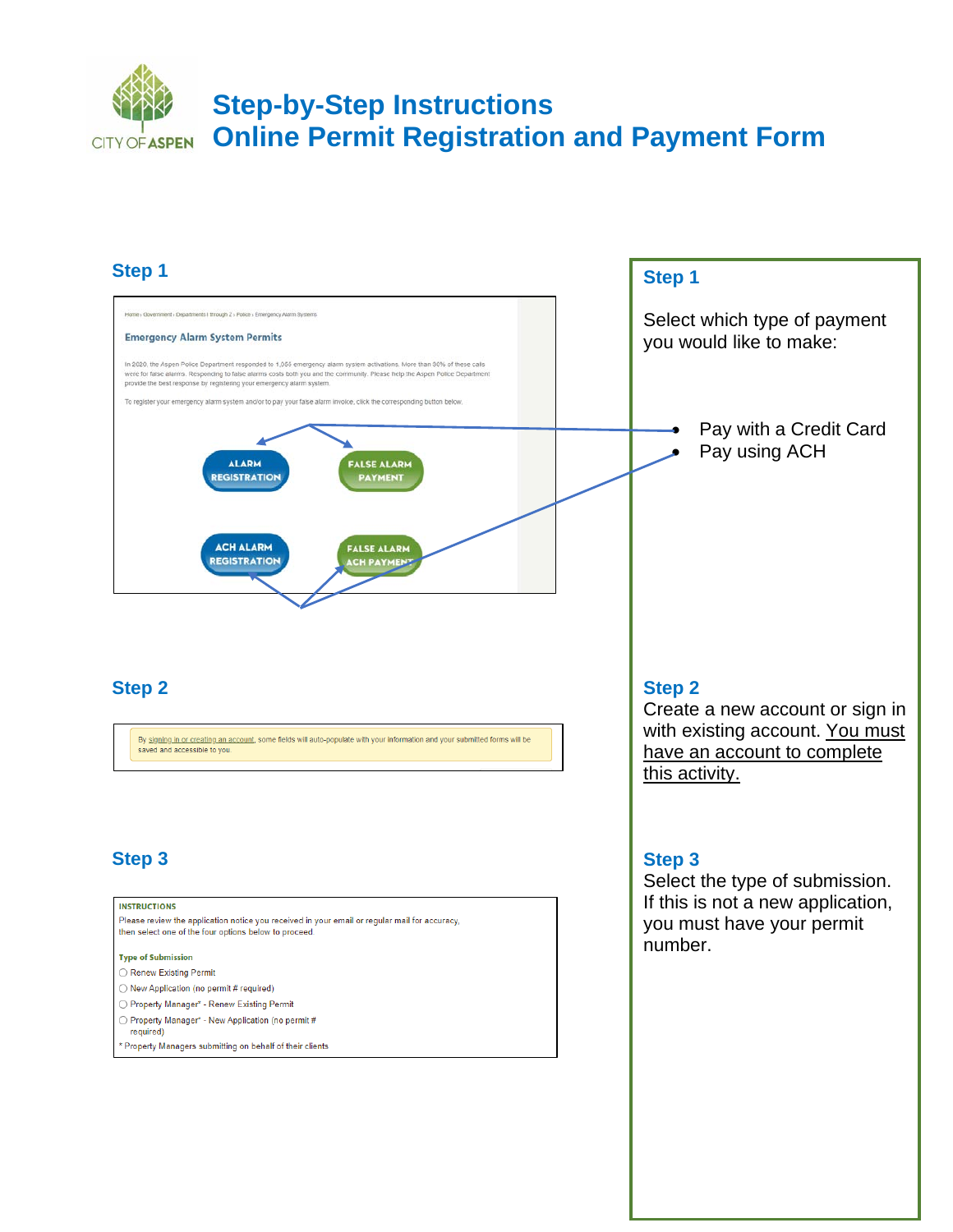| ٠                                                                                                                                                                          |                                                |
|----------------------------------------------------------------------------------------------------------------------------------------------------------------------------|------------------------------------------------|
| <b>CONTACT INFORMATION</b>                                                                                                                                                 |                                                |
| Property/Business Owner - First Name                                                                                                                                       | Property/Business Owner - Last Name            |
|                                                                                                                                                                            |                                                |
| Property/Business Owner - Phone Number                                                                                                                                     |                                                |
|                                                                                                                                                                            |                                                |
| <b>Permit Location Address:</b>                                                                                                                                            | City                                           |
|                                                                                                                                                                            | Aspen                                          |
| Zip Code<br>State:                                                                                                                                                         |                                                |
| Colorado<br>81611                                                                                                                                                          |                                                |
|                                                                                                                                                                            |                                                |
| Instructions                                                                                                                                                               |                                                |
| For individual residents who utilize a third-party property manager please fill out this<br>section. For property managers completing this form, this section is required. |                                                |
|                                                                                                                                                                            |                                                |
| PROPERTY MANAGEMENT COMPANY                                                                                                                                                |                                                |
|                                                                                                                                                                            |                                                |
| Property Management Contact - First Name                                                                                                                                   | <b>Property Management Contact - Last Name</b> |
|                                                                                                                                                                            |                                                |
| Property Managment Contact - Phone Number                                                                                                                                  | <b>Property Management Contact - Email</b>     |
|                                                                                                                                                                            |                                                |
| Property Management Contact -<br><b>Emergency Contact Phone Number</b>                                                                                                     |                                                |
|                                                                                                                                                                            |                                                |
|                                                                                                                                                                            |                                                |
| <b>ALARM COMPANY INFORMATION</b>                                                                                                                                           |                                                |
|                                                                                                                                                                            |                                                |

#### **Step 4**

Fill out the form in its entirety. Some fields may or may not be required based on the type of submission you selected.

#### **Step 5**

**Step 4**

| <b>SUBMISSION ACKNOWLEDGMENT</b> |
|----------------------------------|

I agree to pay all fees and fines that may result from operation of this alarm system, until such time that I notify the Aspen Police Department (APD) that the system has been removed or deactivated, or that I have relocated. In addition, I agree to notify the APD of any alarm ompany changes, within 10 days of such change, by submitting a Modification Form online.

**Step 6**

| <b>PAYMENT</b><br>Each permit must be submitted and paid for separately. Fee includes Credit Card<br>transaction fees. |          |          |
|------------------------------------------------------------------------------------------------------------------------|----------|----------|
| If you wish to pay by ACH please follow this link:<br>Pay via ACH                                                      |          |          |
| Pay Permit Fee by Credit<br>Card                                                                                       | \$117.72 | Quantity |

## **Step 7**



#### **Step 5**

Please mark the provided

box indicating you accept<br>the above stated

conditions:

 $\Box$  I Agree

Read the Acknowledgment Statement and check the "I Agree" box.

### **Step 6**

Ensure the quantity is "1".

#### **Step 7**

Click "Calculate Total".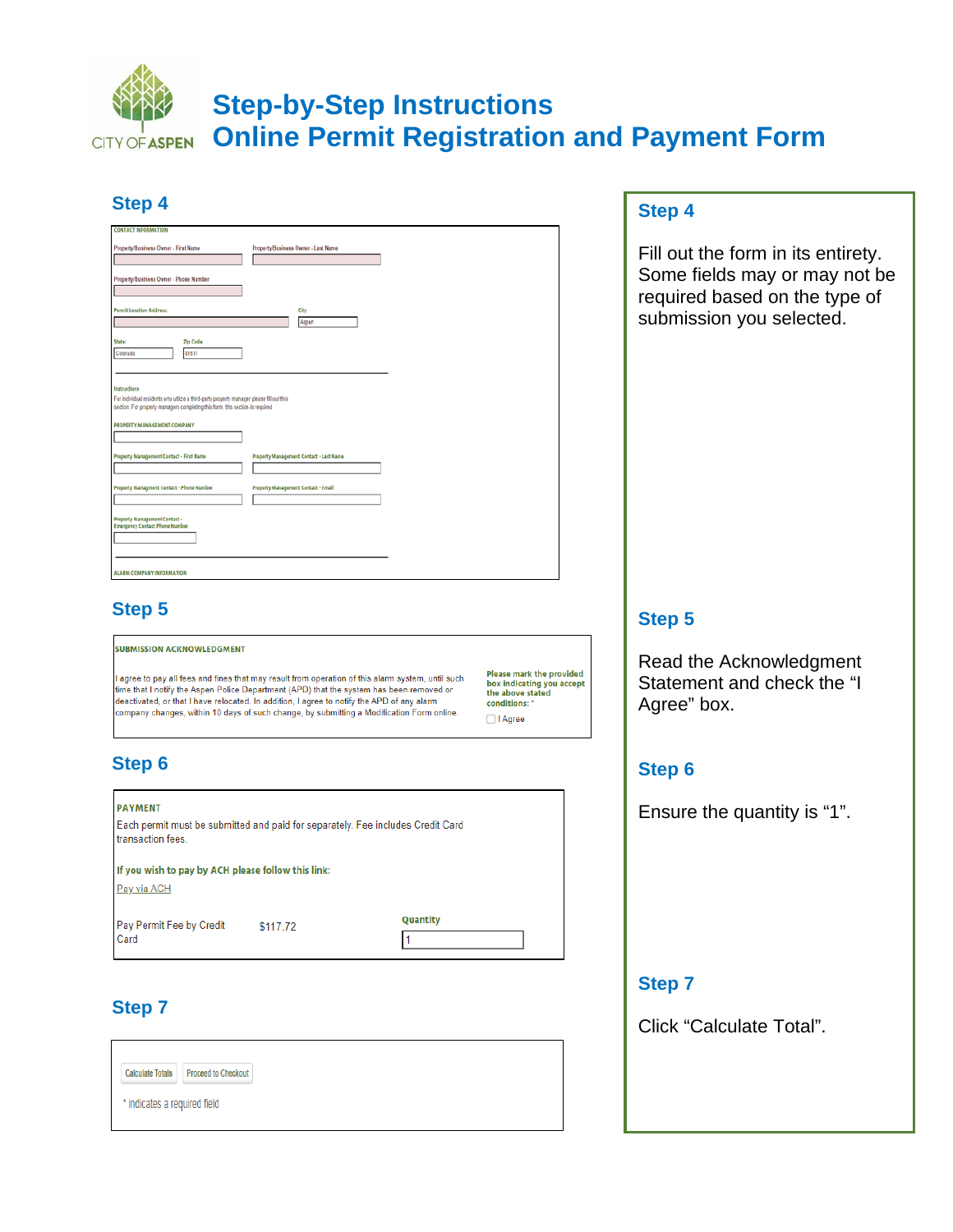

#### **Step 8**

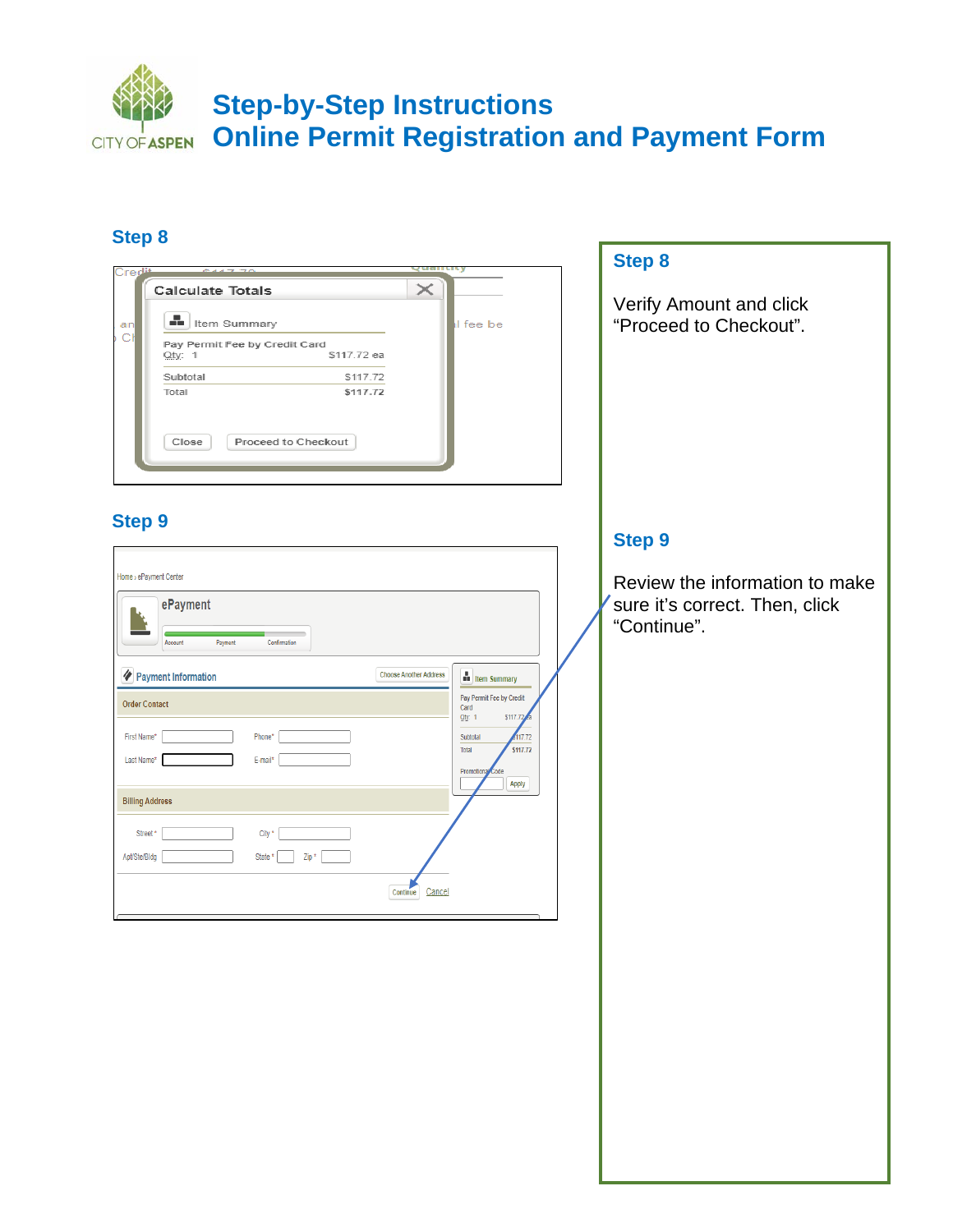#### **Step 10 Step 10** Fill out payment details and **Order Information** then click the "Make Payment" Total Amount (\$): \$117.72 button. Card Information Card Number: Expiry Date:\*  $\ddot{\phantom{0}}$  $CVV$   $\boxed{2}$ **Customer Information** First Name: Middle Name: Last Name: Company Name: Address One: Address Two: City: UNITED STATES OF AMER Country: State or Province: Colorado Postal Code: Make Payment

#### **Step 11**

| ePayment                    |                                        |              |                                                                                                             |
|-----------------------------|----------------------------------------|--------------|-------------------------------------------------------------------------------------------------------------|
| Account                     | Payment                                | Confirmation |                                                                                                             |
| <b>Payment Confirmation</b> |                                        |              |                                                                                                             |
|                             | account. Thank you for using ePayment. |              | Congratulations! Your ePayment has been sent. A confirmation of your transaction will be sent to your email |

#### **Step 11**

You will be taken to a payment confirmation screen. Additionally, you will receive a transaction receipt via email.